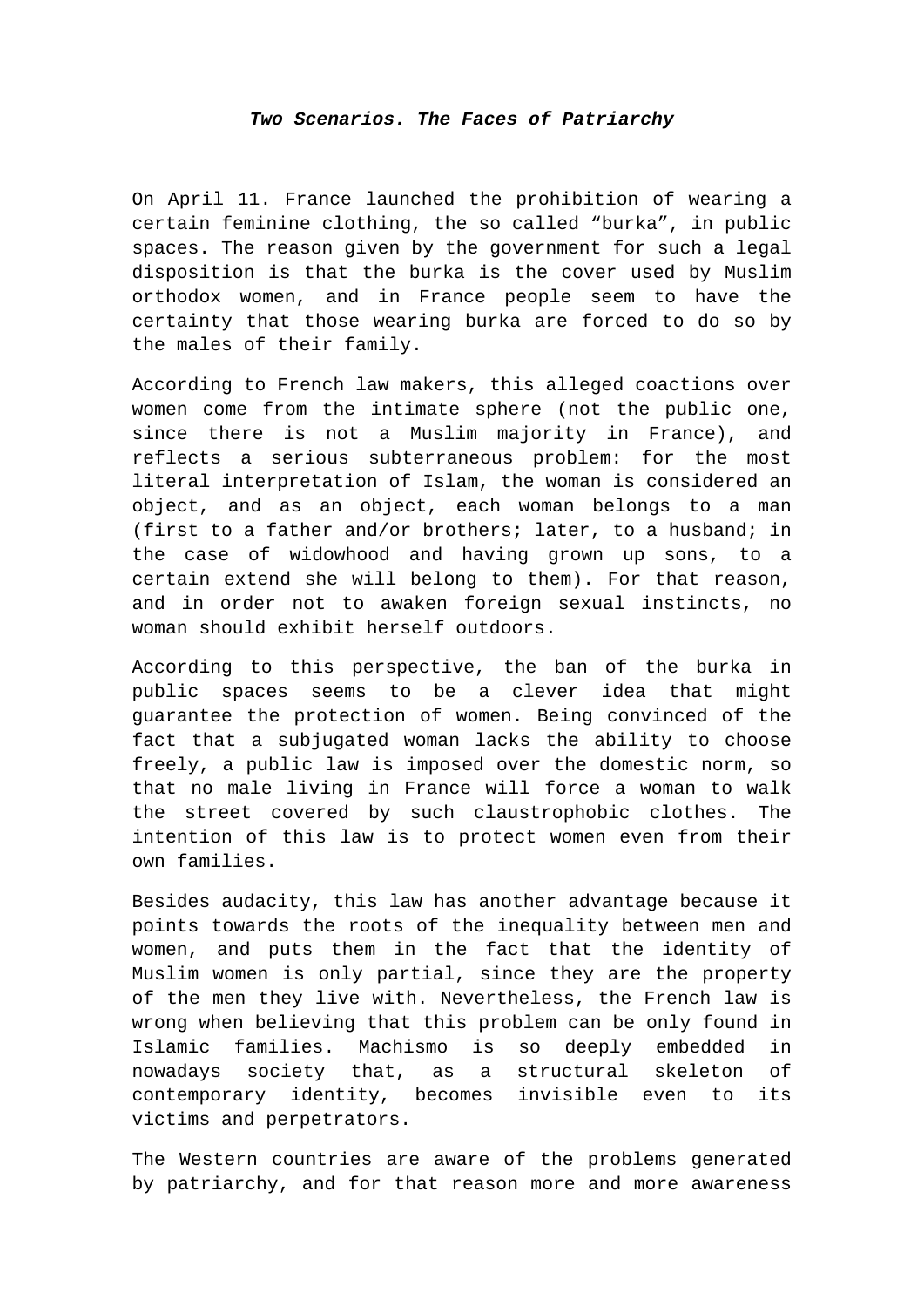is shown regarding private excesses over Islamic women, but at the same time nobody is able to detect the fierce, inducted machismo that Western women suffer from the public sphere since they are little girls.

Let us compare two apparently opposed lives: Laura's, an American, non-confessional woman (Scenario A), and Fatma's, a French, Muslim woman (Scenario B).

## **SCENARIO A (Laura, 35 years old), London. Monday, 7am**

7:00-7:25. Wake up-call. Laura gets a shower and then she untangles her hair and spreads specific creams over the different parts of her body.

7:26-7:49. Laura wakes up her husband and her little boy, Jeffrey (16 months old), and the whole family eats the breakfast (Laura is always rushing, and so it is her husband how feeds Jeffrey).

7:50-8:20. Laura brushes her teeth, dries her hair and combs carefully it with the aid of a ceramic iron and dozens of products. She then makes herself up and gets dressed (luckily she choose on Sunday the garments for every day of the week!) In the last half an hour her husband has cleaned up the kitchen after breakfast, has prepared himself and has also prepared Jeffrey.

8:21-8:24. Laura kisses her husband goodbye (he leaves now for work) and later secures her child in the baby-chair inside the car.

8:25-9:00. Already in the car, Laura takes her child to the kindergarten and then drives to her office. (Inside her designer bag, makeup to fix the cracking of the day; in the trunk, the sport bag; in the agenda, two appointments in the cosmetic clinic, one for the review of the last dose of Botox, the other one to get her weekly mesotherapy session (to get rid of the flaccidity of her past pregnancy).

**SCENARIO B (Fatma, 29 years old), Paris. Monday, 8am**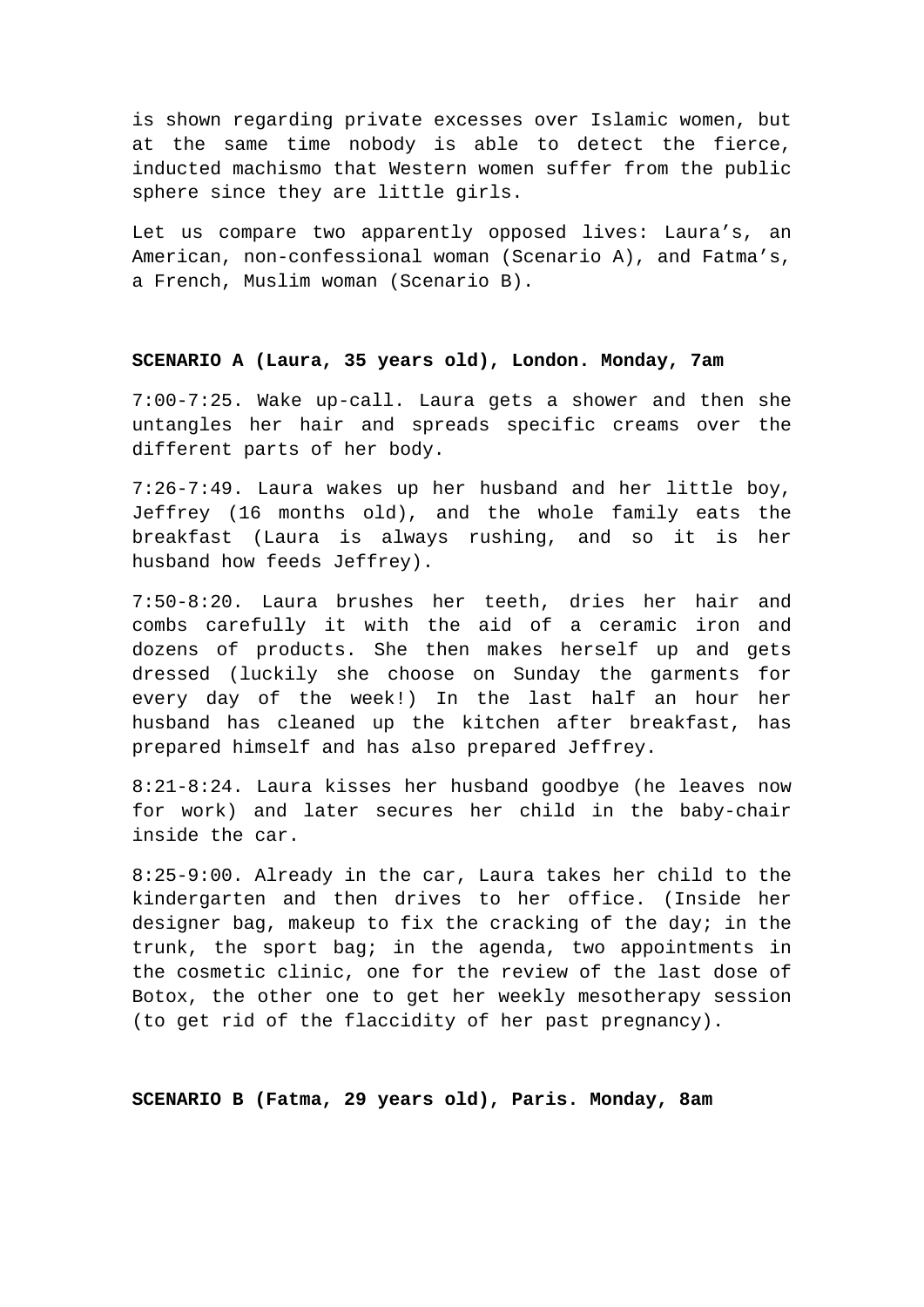8:00-8:05. Fatma wakes up and washes her face (she got a bath last night). She also wakes up her two children, Allaedin (13 years old) and Fatma (11 years old).

8:06-8:20. Fatma prepares breakfast for the three of them, and then they eat it. They try not to be noisy (her husband is still sleeping, today is his day off).

8:21-8:25. Fatma brushes her teeth and dresses herself, not forgetting the burka.

8:26-8:56. Already in the street, she and her children take the bus to go to school. Once they have arrived, they say goodbye until the evening, when Fatma will pick them up.

8:57-9:00. Sat on a bench, Fatma waits until they open the supermarket. She observes the sophisticated French women, walking quickly to their working places on high heels and carrying on heavy, oversized handbags.

9:02-9:37. Fatma shops the groceries for the day. She calls her best friend and her father (who is sick and today has an appointment with the doctor) while she waits for the bus.

9:38-9:57. On the bus, Fatma suffers a sexual harassment by a man who pinches her butt. When she cries out against him, he offends her even more calling her "Black spirit" and telling her to "Go back home" (she has a French passport). By their attitude, the rest of the people on the bus seem to agree with the man instead of defending her.

10:00-10:18. Once in her lobby, Fatma dries out her tears, full of impotence and humiliation. She knows her husband well, and she has decided not to tell him about what has just happened; otherwise, he would go mad.

 $\star$   $\star$ 

## SCENARIO A. Tuesday

Everything should have been as smooth as on Monday, but Laura got asleep, since the previous night she forgot to set the alarm. She got up 45 minutes late! Between the options of arriving on time to the important meeting at 9 o'clock, or making herself up and missing the meeting, she chose to rush to her office, with no hair nor make-up work.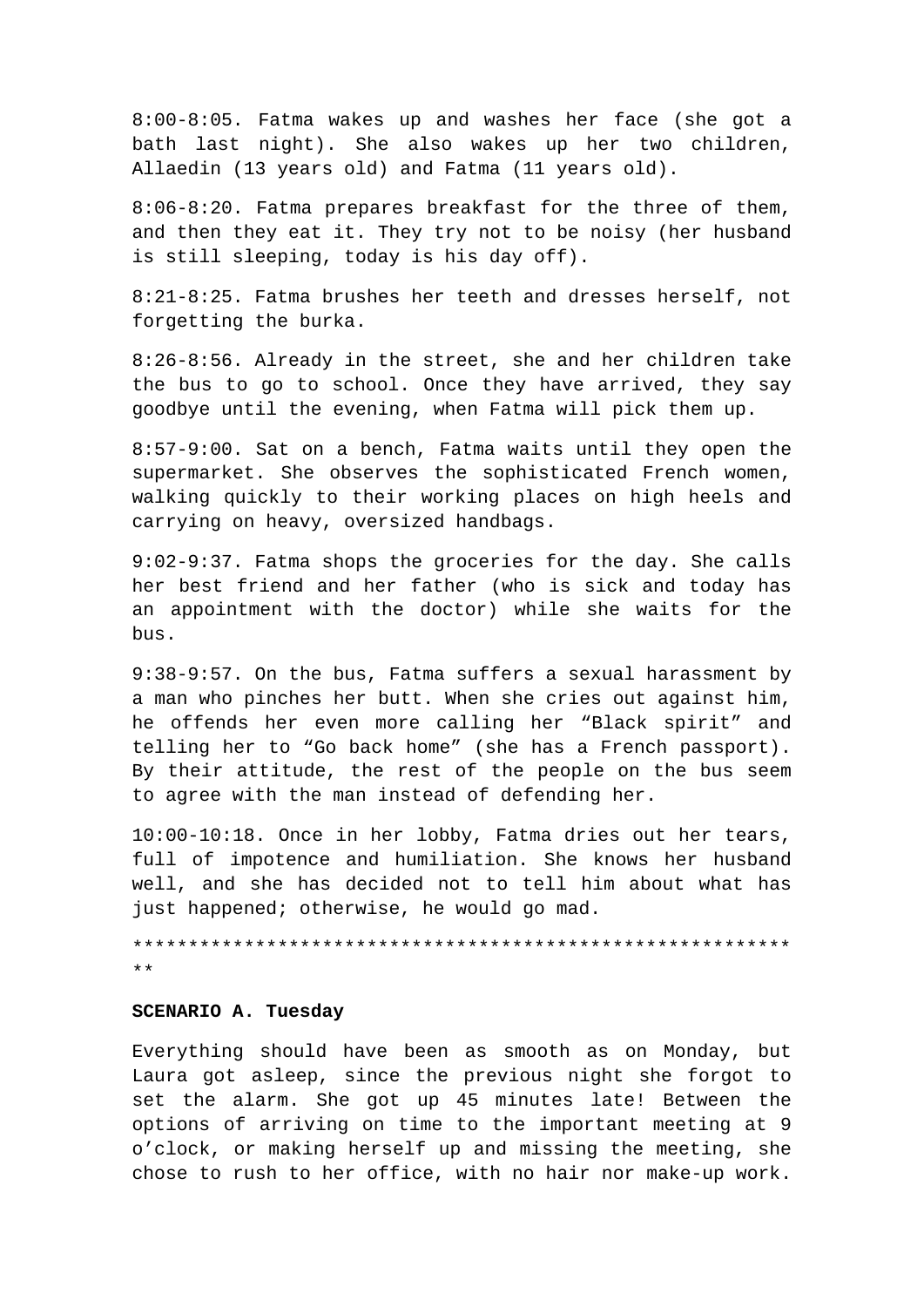But when she entered the office everybody asked if she was sick ("What a terrible dark circles! Are you ok? You look so pale!); her boss told her to come back home, assuming that she had got the flu from her child ("That happens when you take your child to the kindergarten, that's why my wife quit working.")

Laura was back home at 10am, healthy and worried that the most natural version of herself was so ugly. The worst news, though, came on the afternoon, when a colleague called her to inform her that her account with VIP customers had been given to her rival, a decision taken after she had failed to work on a crucial day. Five years of hard efforts had been lost.

She never, never, will forget to set her alarm clock; nor she will ever dare to leave her house without her face and her hair craftfully done.

## **SCENARIO B. Tuesday**

A nicer day than Monday. Her husband joined them for breakfast and they all laughed at his stories from his working place; that made them arrive 5 minutes late for school, but it was a good day. And nobody insulted her on the bus!

\*\*\*\*\*\*\*\*\*\*\*\*\*\*\*\*\*\*\*\*\*\*\*\*\*\*\*\*\*\*\*\*\*\*\*\*\*\*\*\*\*\*\*\*\*\*\*\*\*\*\*\*\*\*\*\*\*\*\* \*\*

No Western politician would dare to think about banning the use of cosmetics among women; such an action would be understood as an attack against individual freedom. Cosmetics, though, often turn to become a mask, and the fact that so many Western women make themselves up to a great extent, investing so much time and money on it, demonstrates that they are subjugated to patriarchal aesthetic criteria, inherited from the past. If this wasn't true, men would have always invested similar levels of dedication to their public image.

With the prohibition of April 11. French politicians have said that they prefer seeing uncovered women, better than covered ones, but they have failed in asking the French